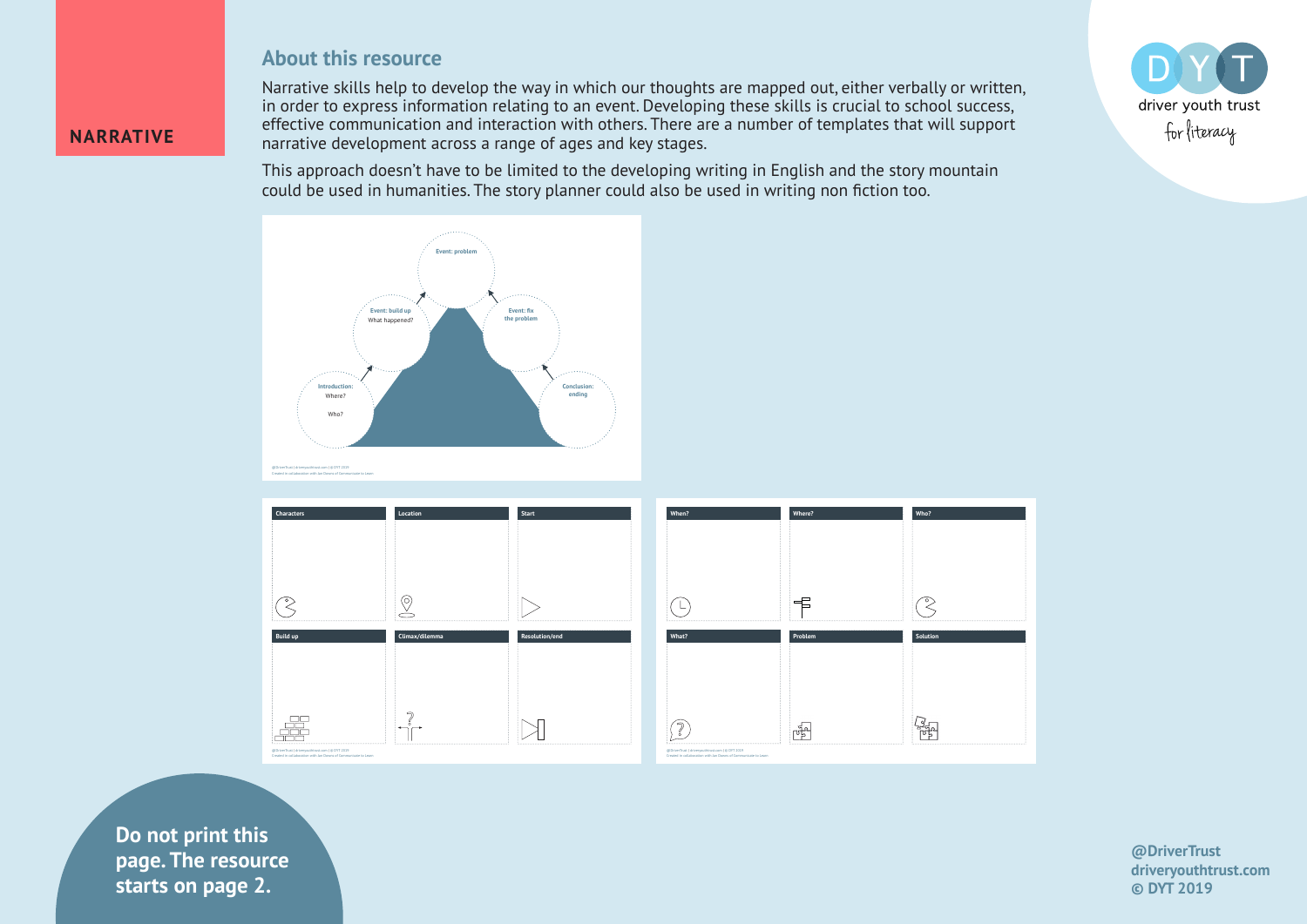

@DriverTrust | driveryouthtrust.com | © DYT 2019 Created in collaboration with Jan Downs of Communicate to Learn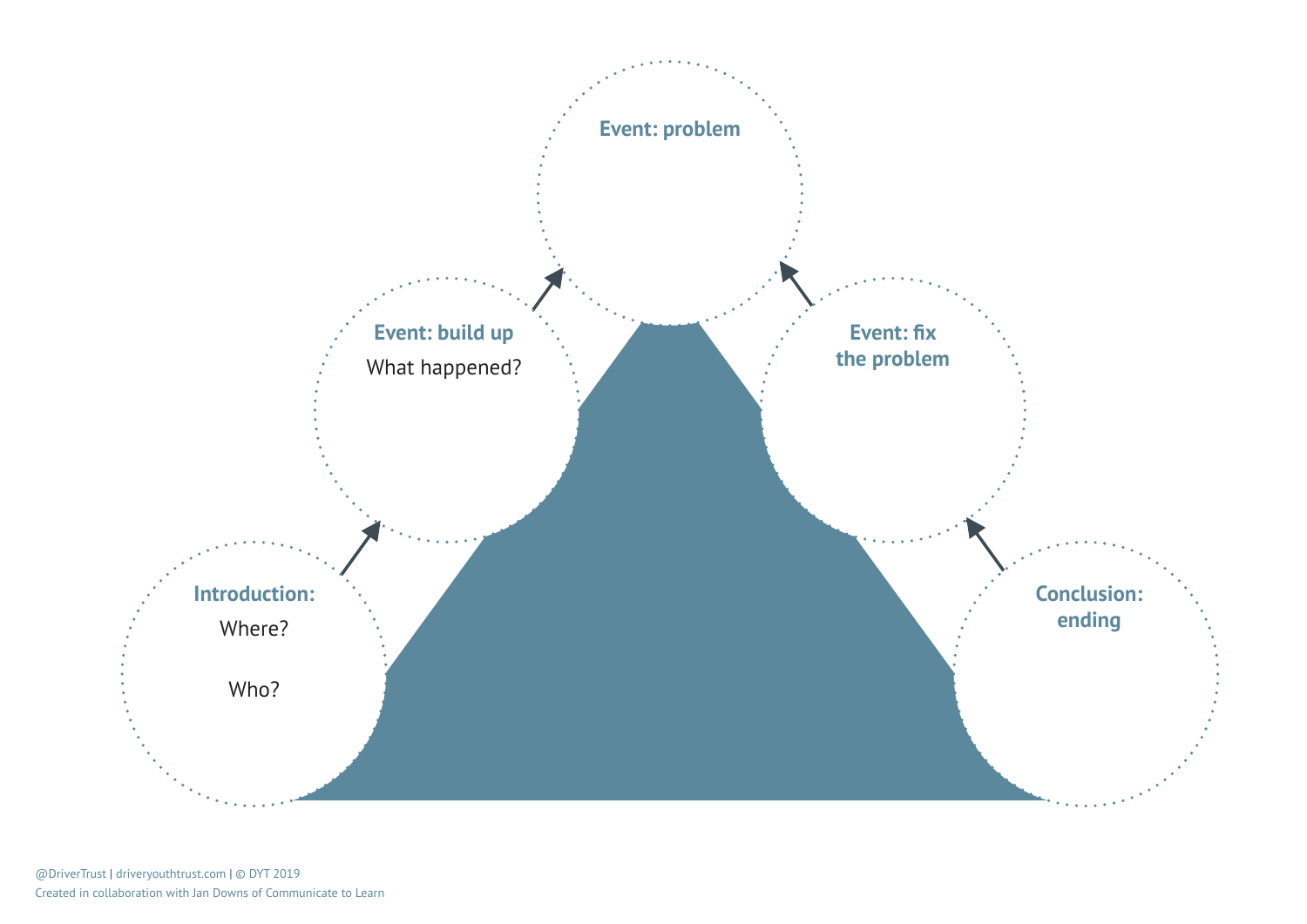| <b>Characters</b> | Location       | <b>Start</b>   |
|-------------------|----------------|----------------|
|                   |                |                |
|                   |                |                |
|                   |                |                |
|                   |                |                |
|                   |                |                |
|                   |                |                |
| .                 |                |                |
|                   |                |                |
| <b>Build up</b>   | Climax/dilemma | Resolution/end |
|                   |                |                |
|                   |                |                |
|                   |                |                |
|                   |                |                |
|                   |                |                |
|                   | ∩              |                |

@DriverTrust | driveryouthtrust.com | © DYT 2019 Created in collaboration with Jan Downs of Communicate to Learn